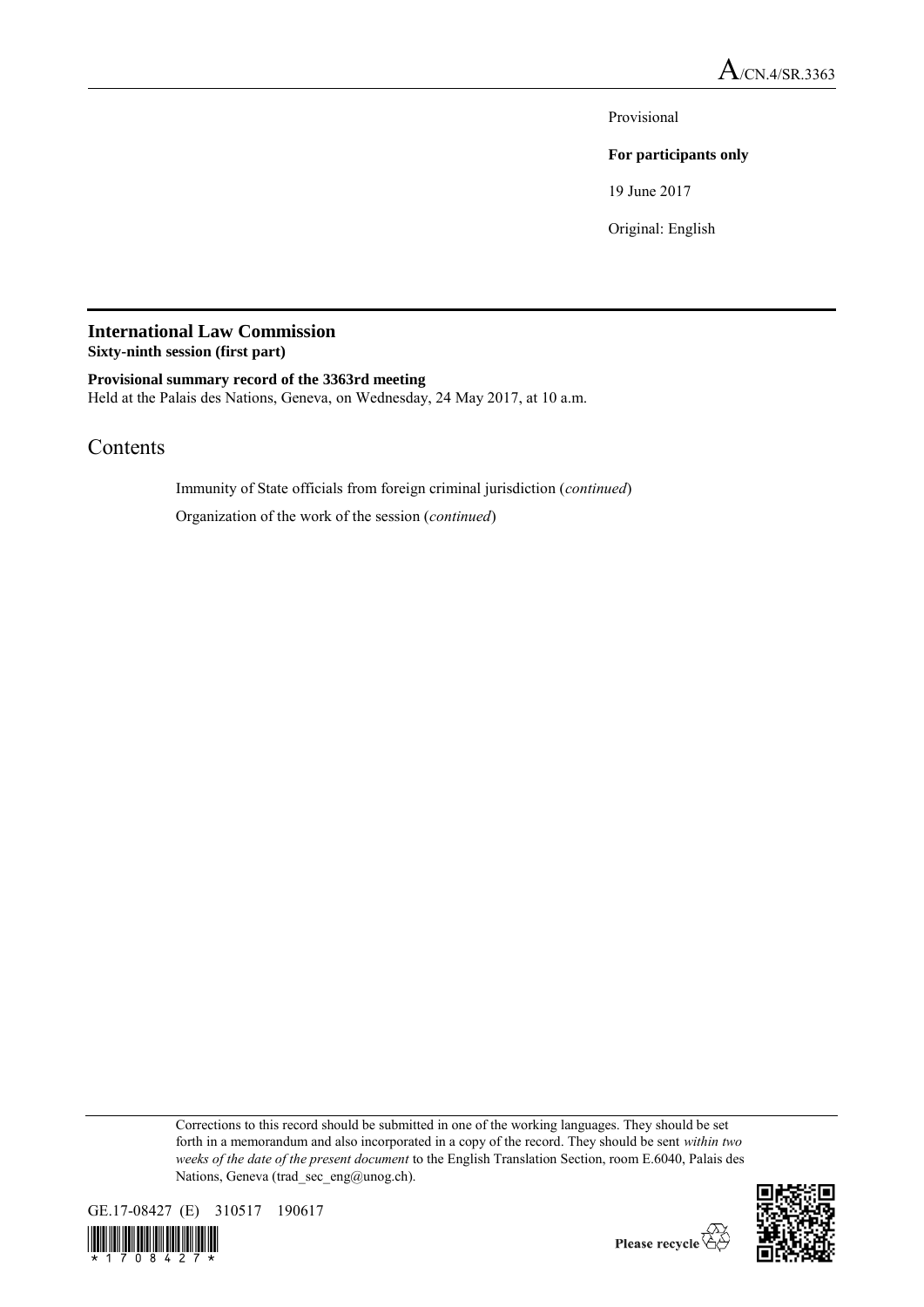### *Present*:

| Chairman:     | Mr. Nolte                   |
|---------------|-----------------------------|
| Members:      | Mr. Argüello Gómez          |
|               | Mr. Cissé                   |
|               | Ms. Escobar Hernández       |
|               | Ms. Galvão Teles            |
|               | Mr. Gómez-Robledo           |
|               | Mr. Grossman Guiloff        |
|               | Mr. Hassouna                |
|               | Mr. Hmoud                   |
|               | Mr. Huang                   |
|               | Mr. Jalloh                  |
|               | Mr. Laraba                  |
|               | Ms. Lehto                   |
|               | Mr. Murase                  |
|               | Mr. Murphy                  |
|               | Mr. Nguyen                  |
|               | Mr. Nolte                   |
|               | Ms. Oral                    |
|               | Mr. Ouazzani Chahdi         |
|               | Mr. Park                    |
|               | Mr. Peter                   |
|               | Mr. Rajput                  |
|               | Mr. Reinisch                |
|               | Mr. Ruda Santolaria         |
|               | Mr. Saboia                  |
|               | Mr. Tladi                   |
|               | Mr. Valencia-Ospina         |
|               | Mr. Vázquez-Bermúdez        |
|               | Sir Michael Wood            |
| Secretariat:  |                             |
| Mr. Llewellyn | Secretary to the Commission |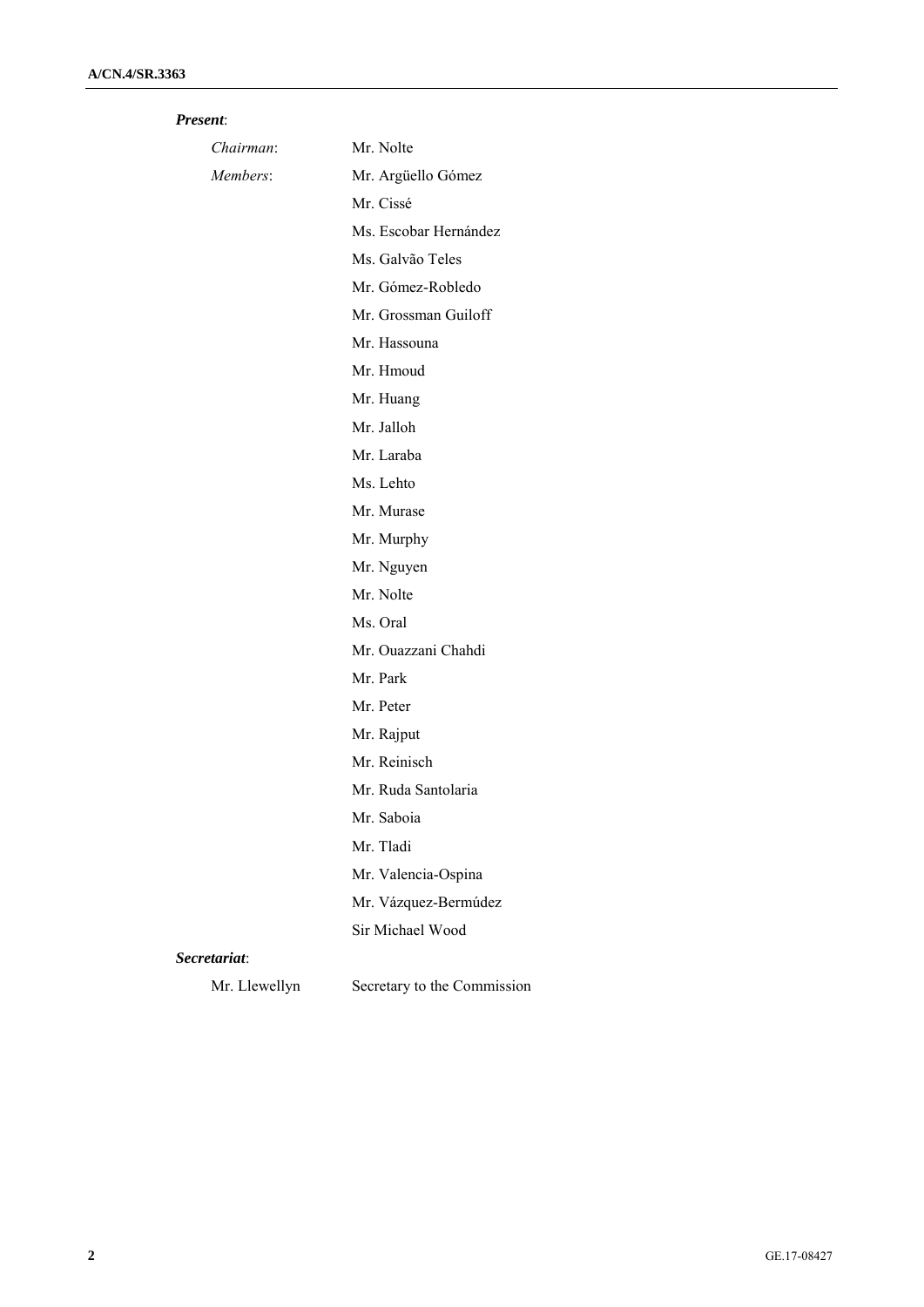*The meeting was called to order at 10 a.m.*

**Immunity of State officials from foreign criminal jurisdiction** (agenda item 2) (*continued*) (A/CN.4/701)

**The Chairman** invited the Commission to resume its consideration of the fifth report of the Special Rapporteur on the topic of immunity of State officials from foreign criminal jurisdiction (A/CN.4/701).

**Mr. Tladi** recalled that at the Commission's 3361st meeting, he had argued that the "without prejudice" clause in draft article 7 (3) was in fact wholly prejudicial. Mr. Jalloh, in attempting to rebut that argument at the 3362nd meeting, had given an interpretation of the Rome Statute of the International Criminal Court that showed precisely why draft article 7 (3) was prejudicial: that provision suggested something about the content of legal rules in another regime that was subject to ongoing litigation. He himself saw that as a cause for deep concern and therefore found draft article 7 (3) to be unacceptable. The only solution would be to have a "without prejudice" clause that applied to the draft articles as a whole, rather than to only one provision.

**Mr. Jalloh** said that his point had been that draft article 7 (3) contained a reference, not specifically to the International Criminal Court, but to "an international tribunal", which did not necessarily have to be criminal in nature. He was not convinced that a broad "without prejudice" clause was desirable, but he was open to further discussion of the matter.

**Mr. Gómez-Robledo**, referring to the Special Rapporteur's fifth report, said that the need to address the topic of exceptions to immunity was clear; the issue was whether the progressive development of international law should be avoided, at all costs and against the wishes of the international community, or whether the Commission should display the same boldness and creativity as it had in the past.

The States that had commented on the topic during the most recent debate in the Sixth Committee held divergent views on it, but that lack of consensus in no way implied that they were opposed to the consideration of the topic, as some members of the Commission had suggested. Moreover, it would be premature to draw any kind of conclusion from the debate in the Sixth Committee, which would be influenced by the ongoing debate within the Commission. As noted in paragraph 19 (a) of the report, although some past and present members of the Commission had maintained that there were no exceptions to immunity, they were in the minority.

In studying the topic, it was important to start from the outset of discussions on individual criminal responsibility, in 1950, when the Commission had adopted the Principles of International Law Recognized in the Charter of the Nürnberg Tribunal and in the Judgment of the Tribunal. In its commentary to Principle III, the Commission had recognized that the immunity of State officials from foreign criminal jurisdiction could not be applied to acts that were condemned as criminal by international law. In 1996, it had expressed the same basic idea in its commentary to article 7 of the draft Code of Crimes against the Peace and Security of Mankind.

In the draft Code, the Commission had envisaged the concurrent jurisdiction of an international criminal court to complement the jurisdiction of national courts, whose participation it had deemed crucial to the effective implementation of the Code. That sentiment had come to be embodied in the principle of complementarity on which the functioning of the International Criminal Court was based. Pursuant to that principle, national courts had priority in terms of prosecuting the perpetrators of crimes under the Rome Statute; it was therefore essential to strengthen their capacity to carry out such prosecution.

Three principles established by the Commission and enshrined in the Rome Statute should be borne in mind, including by national courts: official capacity was irrelevant to the determination of individual criminal responsibility; immunities under national or international law did not apply before the International Criminal Court; compliance with superior orders did not exempt perpetrators from criminal responsibility.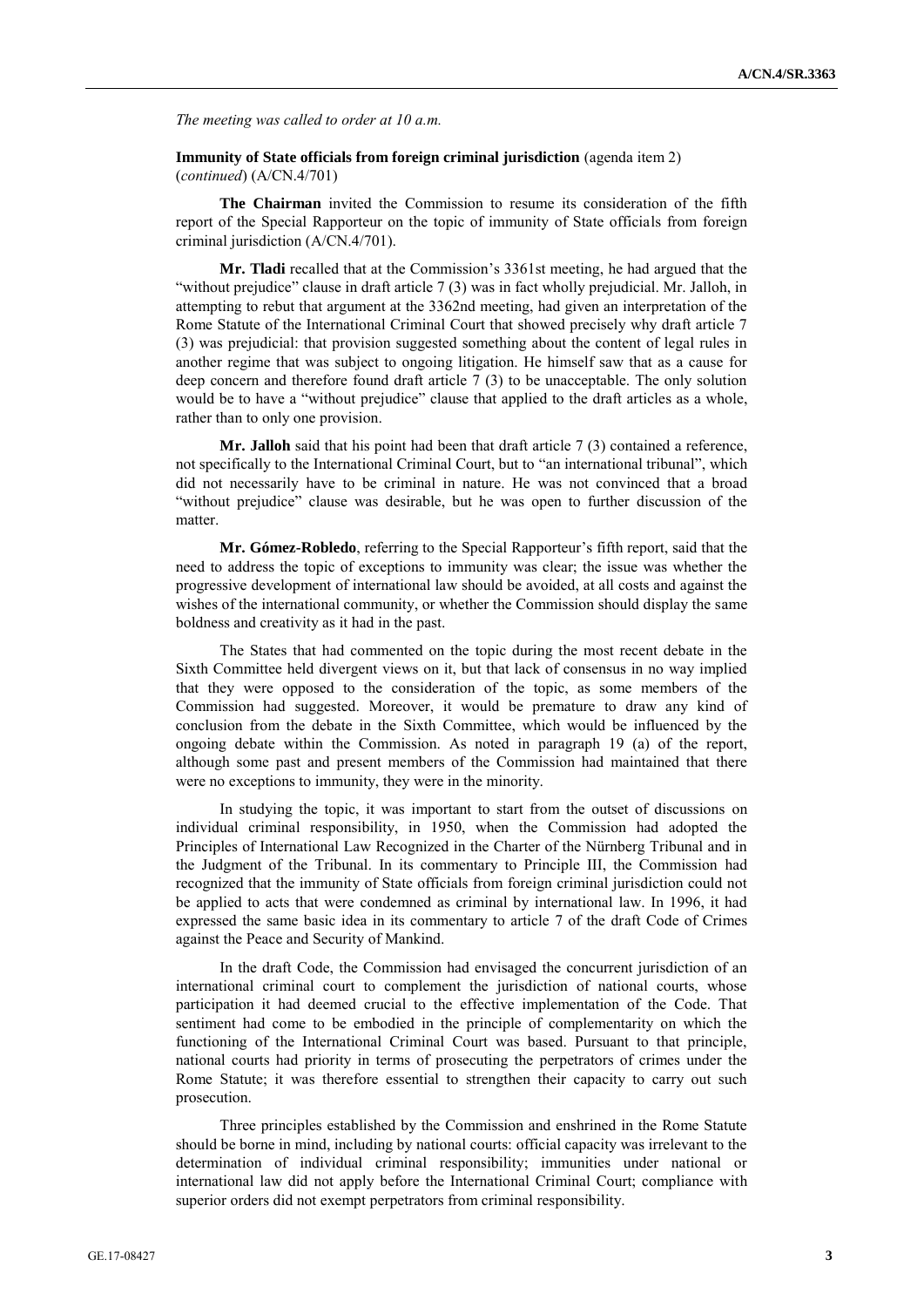Though he was aware that the draft articles were not linked in any way to the establishment of an international court, he wondered whether the Commission could ignore the legal developments brought about by the Rome Statute. Those developments were not vague values or mere "fragments", as Mr. Murphy had described them; they constituted positive law, demonstrating that the international community had reached a new consensus on preventing and punishing the most serious international crimes.

The Commission could not overlook the content of various international criminal law and human rights treaties insofar as they explicitly provided for the individual criminal responsibility of agents of the State for international crimes. Similarly, it was important to take into account: the judgment of the Appeals Chamber of the International Criminal Tribunal for the former Yugoslavia in *Prosecutor v. Tihomir Blaškić*; the judgment of the International Court of Justice in the case concerning the *Arrest Warrant of 11 April 2000 (Democratic Republic of the Congo v. Belgium)* and the joint separate opinion of Judges Higgins, Kooijmans and Buergenthal; the Resolution on the Immunity from Jurisdiction of the State and of Persons Who Act on Behalf of the State in case of International Crimes, which had been adopted by the Institute of International Law in 2009, in particular paragraph 3 thereof; and the Commission's own comments to the General Assembly on judicial practice, mentioned in paragraph 31 of the fifth report. Although the Special Rapporteur had been criticized for referring only to a small body of case law, in his own view, the fact that so few sentences had been handed down for crimes against humanity should be taken as a good sign.

In analysing the topic, it should be borne in mind that State responsibility and individual criminal responsibility were so different as to render them incomparable in the context of immunity. For that reason, the arguments put forward with regard to State immunity in the judgment of the International Court of Justice in the case concerning *Jurisdictional Immunities of the State (Germany v. Italy: Greece intervening)* were not relevant to the topic under discussion.

There was, of course, a close relationship between immunity and impunity. Even though immunity was strictly procedural in nature, its impact when individual responsibility for international crimes was being established could not be disregarded. There were a couple of points to consider in that respect. First, history had shown that, in most cases involving international crimes, the perpetrators had been agents of the State acting in their official capacity, and it had often been States themselves that had attempted to prevent those agents from being held accountable by domestic courts, where they would not necessarily have enjoyed any form of immunity from jurisdiction. Secondly, there were currently some limitations on the ability to combat impunity of international criminal tribunals, particularly the International Criminal Court, before which State officials did not benefit from immunity.

If those two factors were taken into account, it could be argued that the immunity of State officials from foreign criminal jurisdiction did indeed represent an obstacle in the fight against impunity. The aim should be to ensure that it was not an insurmountable obstacle; in other words, that immunity did not lose its procedural character and become a "substantive bar" to the attribution of international criminal responsibility. If it did, the result would be a clash of primary doctrines: on the one hand, immunity, which protected the principle of sovereign equality among States, the proper performance of State functions without external interference and the stability of international relations; and, on the other, the prohibition of international crimes as a *jus cogens* norm and the fight against impunity as one of the fundamental values and objectives of the international community as a whole.

The appropriate response was therefore to adopt the "conforming interpretation" developed by international human rights tribunals in order to guarantee a balance between opposing legal values and doctrines. That interpretation led to two separate conclusions that pointed in the same direction. First, international crimes could in no way be considered to have been committed in an official capacity, and, consequently, immunity *ratione materiae*  did not apply to them. Secondly, in serious circumstances in which the fundamental legal values of the international community were undermined, immunity should be waived.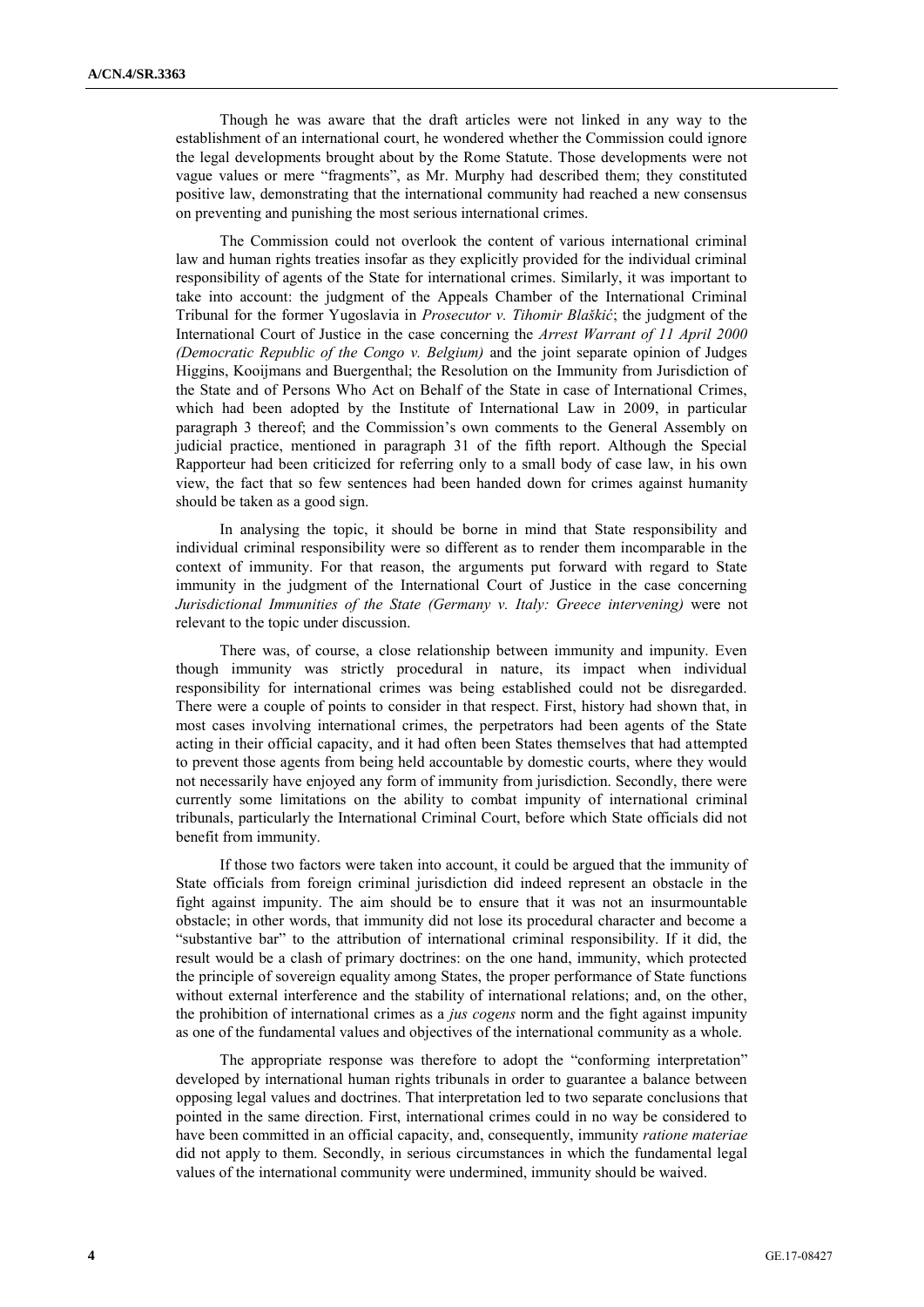He agreed with the Special Rapporteur that State practice had displayed a clear tendency to view the commission of international crimes as a justification not to apply the immunity of State officials from foreign criminal jurisdiction. For that reason, and in the light of the two conclusions that he had just highlighted, he welcomed the inclusion of draft article 7 on the non-applicability of immunity, and thought it should be referred to the Drafting Committee unconditionally. Indeed, he was strongly opposed to the imposition of any kind of restrictions on the work of the Special Rapporteur. Should there be no consensus within the Commission, the matter should be put to a vote, but he trusted that such a measure would not be necessary.

He noted with interest that corruption-related crimes had been included among the crimes in relation to which the immunity *ratione materiae* of State officials did not apply. He shared the Special Rapporteur's view that the suppression of corruption at the national and international levels constituted a key objective of international cooperation. If corruption had been so very different from the core crimes under international law, it would not have made sense for Mr. Murphy, the Special Rapporteur on crimes against humanity, to model his proposed draft article on mutual legal assistance on the United Nations Convention against Corruption.

It should be stressed that a corruption-related act could not be performed in an official capacity, since it was an illegal, *ultra vires* act carried out for the exclusive benefit of the perpetrator and to the detriment of his or her home State. Particular attention should be paid, in that regard, to the 2001 Resolution of the Institute of International Law on the Immunities from Jurisdiction and Execution of Heads of State and of Government in International Law, in which it was indicated that former Heads of State did not enjoy immunity from foreign criminal jurisdiction when the acts of which they were accused had been performed exclusively to satisfy a personal interest, or when they constituted a misappropriation of the State's assets and resources.

Even though State practice did not support the existence of a customary rule providing for an exception to immunity for corruption-related crimes, the practice stemming from national courts, international cooperation and universal and regional treaty law was reason enough for the Commission to recommend that States should establish that exception by means of a treaty.

He agreed with the conclusion that informed draft article 7 (2), namely that no exception to immunity *ratione personae* could be deduced from State practice. That view had been espoused by States themselves in their comments on the Commission's work on the topic. Of particular relevance was the assertion by the International Court of Justice, in the *Arrest Warrant* case, that immunity *ratione personae* from the jurisdiction of foreign courts was absolute.

Given the purposes of immunity in international law, and taking into account the principle of sovereign equality among States and the need to ensure the stability of international relations, on the one hand, and the fight against impunity, on the other, it had to be concluded that the immunity *ratione personae* of the members of the troika should be respected throughout their time in office.

Turning to the obligation to cooperate with international tribunals, he said that he supported the inclusion of draft article 7 (3) (ii). As had been noted, immunity *ratione personae* from foreign criminal jurisdiction was essentially granted because of the role that the troika members played as representatives of the State in international affairs, which meant that it could be justified by the principle of *par in parem non habet imperium*. However, that principle did not apply with regard to international tribunals, which operated at the supranational level and therefore did not undermine the principle of sovereign equality among States. For that reason, draft article 7 had to contain some mention of international tribunals.

He wished to conclude by asking a question that was more relevant than whether priority should be given to *lex lata* over *lex ferenda*, an issue that tended to consume the Commission's attention and was, in reality, a pretext for blocking the progress of work on the topic. Should the Commission contribute to the establishment of a rule of law that would ultimately be the responsibility of Member States of the United Nations, or risk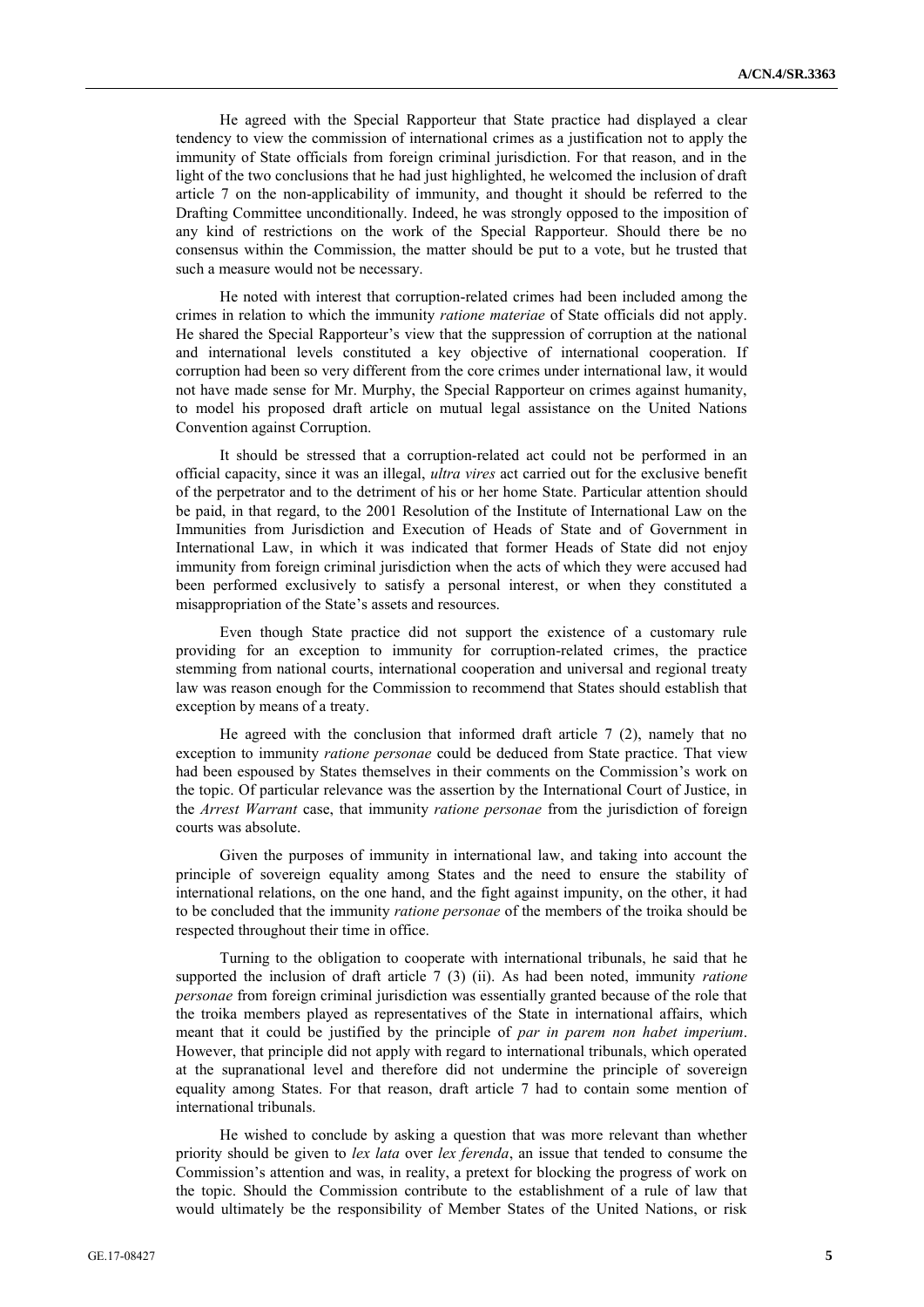being accused of lacking the audacity to propose something concrete in support of the fight against impunity?

**Mr. Murase**, noting that some members had expressed the view that immunity was a procedural matter and had nothing to do with the substantive law question of responsibility, said that he did not agree. Immunity and responsibility were intrinsically linked. To describe immunity as a mere procedural matter, divorced from the question of responsibility, could not be supported by its legislative history, by doctrine or by practice. The objective of the topic of immunity should be, not to protect State officials who committed serious international crimes from prosecution, but rather, to prevent impunity for those officials, regardless of their ranking or status. The Commission's efforts should be devoted to eliminating any impediment to proceedings before national courts, including to the lifting of immunities. The draft articles on the topic should be in line with article 27, paragraph 1, of the Rome Statute. However, draft articles 3 to 6, provisionally adopted by the Commission, were diametrically opposed to what was stipulated in that provision.

That problem was remedied by the Special Rapporteur's fifth report and the proposed draft guideline 7 on exceptions, he was happy to note. He entirely agreed with the Special Rapporteur's approach and with her statement in paragraph 142 of the report that since international law was a genuine normative system, the Commission's development of a set of draft articles could not and should not introduce imbalances in significant sectors of the international legal order that had become among its defining characteristics. It was gratifying to see a proper balance restored by the incorporation in the draft articles of exceptions to immunity. He therefore enthusiastically supported sending draft article 7 to the Drafting Committee.

The International Criminal Court had some serious problems, but they were due in part to the current uncertainty in international legal rules regarding the immunity of State officials from foreign criminal jurisdiction. In those circumstances, the Commission could contribute a great deal by clarifying the exceptions to and limitations of immunity, thereby helping the Court to clear the way for its efforts to combat impunity.

**Mr. Rajput** said that the conclusions arrived at by the current Special Rapporteur in her fifth report were the diametrical opposites of those reached by the previous Special Rapporteur in his second report (A/CN.4/631). Her freedom to approach the topic in her preferred way could not be challenged, but she ought to have given detailed reasons for disagreeing with the conclusions of the previous Special Rapporteur and wanting the Commission to adopt a new and a contradictory course.

In the section of her report on treaty practice, the Special Rapporteur was trying to make two points: first, that there was a territorial tort exception based on treaties relating to diplomatic and consular staff, and secondly, that the mere existence of treaties on certain international crimes meant that there were exceptions to immunity. However, the treaties relied upon to make the first point were on diplomatic and consular relations, an area beyond the scope of the present topic. On the second point, all the treaties criminalizing specific acts were silent on the question of immunity. The argument developed by the Special Rapporteur and some others, namely that allowing immunity would interfere with the obligation of *aut dedere aut judicare*, ignored the procedural nature of immunity. As the International Court of Justice had stated in paragraph 59 of the *Arrest Warrant* case, although various international conventions on the prevention and punishment of certain serious crimes imposed on States obligations of prosecution or extradition, thereby requiring them to extend their criminal jurisdiction, such an extension of jurisdiction in no way affected immunities under customary international law.

Paragraphs 96 to 108 of the fifth report referred to cases decided by international criminal tribunals to make the point that there were exceptions to immunity when the commission of international crimes was involved. However, to rely on such cases in drawing analogies was to compare apples and oranges. No one was denying that immunity did not exist before an international tribunal, but the scope of the present topic was limited to criminal proceedings in the national courts of a foreign State. That also applied to the references in paragraphs 123 to 140 to the past work of the Commission: again, the Commission had been concerned with immunity before international tribunals and not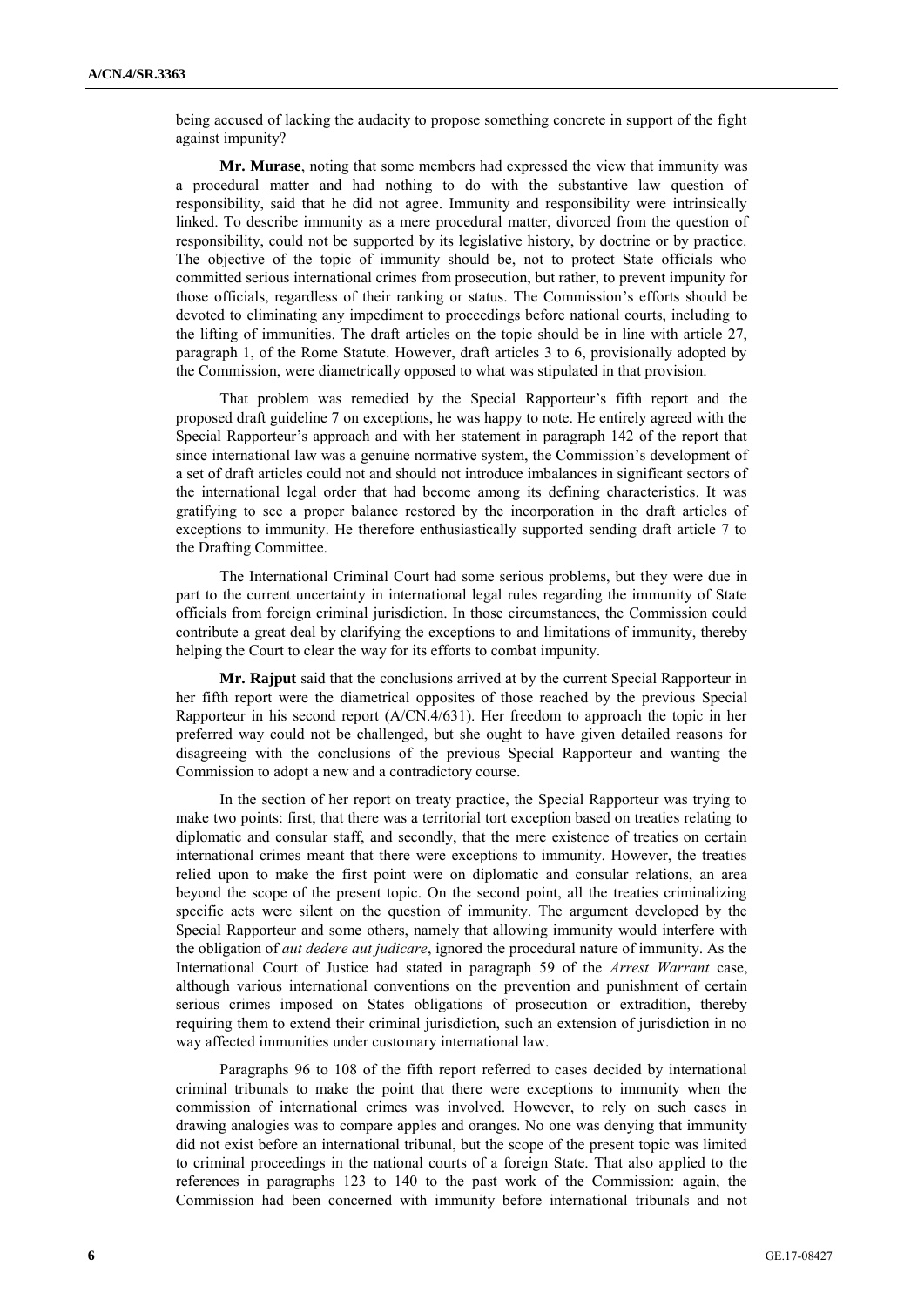national courts. In paragraphs 42 to 59, the report referred to national legislative practice, but the material presented did not support the analysis of exceptions to immunity and raised an important and serious question of methodology: the Commission could certainly take note of a situation under domestic law and cases in national courts, but it could not interpret domestic law. Paragraphs 57 to 59 referred to laws adopted to incorporate provisions of the Rome Statute in domestic law, but again, the legislation related to an international tribunal where immunity did not apply and did not support the claim that immunity before national courts was generally not permitted.

The only part of the report that could support the contention that there were exceptions to immunity when international crimes were involved was paragraphs 109 to 121, on national judicial practice. Yet even the three cases on which the Special Rapporteur laid emphasis did not support that position. In *Al-Adsani v. United Kingdom*, the European Court of Human Rights had admitted that it was unable to discern any firm basis for concluding that, as a matter of international law, a State no longer enjoyed immunity from civil suit in the courts of another State where acts of torture were alleged. The same conclusion had been reached in the case of *Kalogeropoulou and others v. Greece and Germany*. Even though those were civil cases, the Special Rapporteur insisted on using them to conclude, in paragraph 95, that the prohibition against torture was defined as a *jus cogens* norm and was an absolute prohibition. As for the *Pinochet* case, it had been, not a case of prosecution in the courts of the United Kingdom, but a case of extradition. The House of Lords had been dealing, not with the position under international law, but exclusively with domestic law. The case could hardly support a blanket proposition that exceptions to immunity existed before national courts. Lastly, the case decided in February 2017 by the Supreme Court of Appeal of South Africa had been a case under domestic law and was not an authority for stating that there were exceptions to immunity under international law. The issue of immunity *ratione materiae* had never been involved in the case.

The report claimed that a number of national court decisions, mostly cited in footnote 230, had created a trend. As Mr. Murphy had already shown, however, of all those cases, only 11 had resulted in the rejection of immunity, and he himself had doubts even about them. The report did not mention in how many cases, and in which ones, immunity had been rejected on the grounds of *ratione materiae*, and for most of the cases, the reader was not even told whether the accused had been tried in the State of his or her nationality or a foreign State, whether immunity had been invoked and then rejected and what were the facts of the case. As Mr. Murphy had pointed out, some of the cases had been set aside on appeal. There were no cases from Asian or African courts. Was such material really sufficient? The Commission was being called upon to advise the very numerous members of the international community that the decisions of handful of courts amounted to a "clear trend".

The report also did not highlight the point that immunity was a procedural question. However, the International Court of Justice had consistently held that position. In *Arrest Warrant*, the Court had emphasized that immunity from foreign criminal jurisdiction and individual criminal responsibility were quite separate concepts and that while jurisdictional immunity was procedural in nature, criminal responsibility was a question of substantive law. That view had been confirmed in *Mutual Assistance in Criminal Matters*. In *Jurisdictional Immunities*, the Court had reaffirmed that the rules of State immunity were procedural in character, confined to determining whether or not the courts of one State could exercise jurisdiction in respect of another State. However, in paragraph 150, the report declared that the description of immunity as a mere procedural bar was difficult to support, particularly in the field of criminal law.

The Special Rapporteur and some members of the Commission had suggested that it should overrule the Court. Could it do that? It had done so once in the past, in the *Lotus*  case. Based on the casting vote of the President, the Court had held that Turkey could exercise criminal jurisdiction, in subversion of the right of the flag State to prosecute for incidents on the high seas. But in that case, State practice had been in favour of the flag State exercising jurisdiction. Did the Commission wish to overrule the Court once again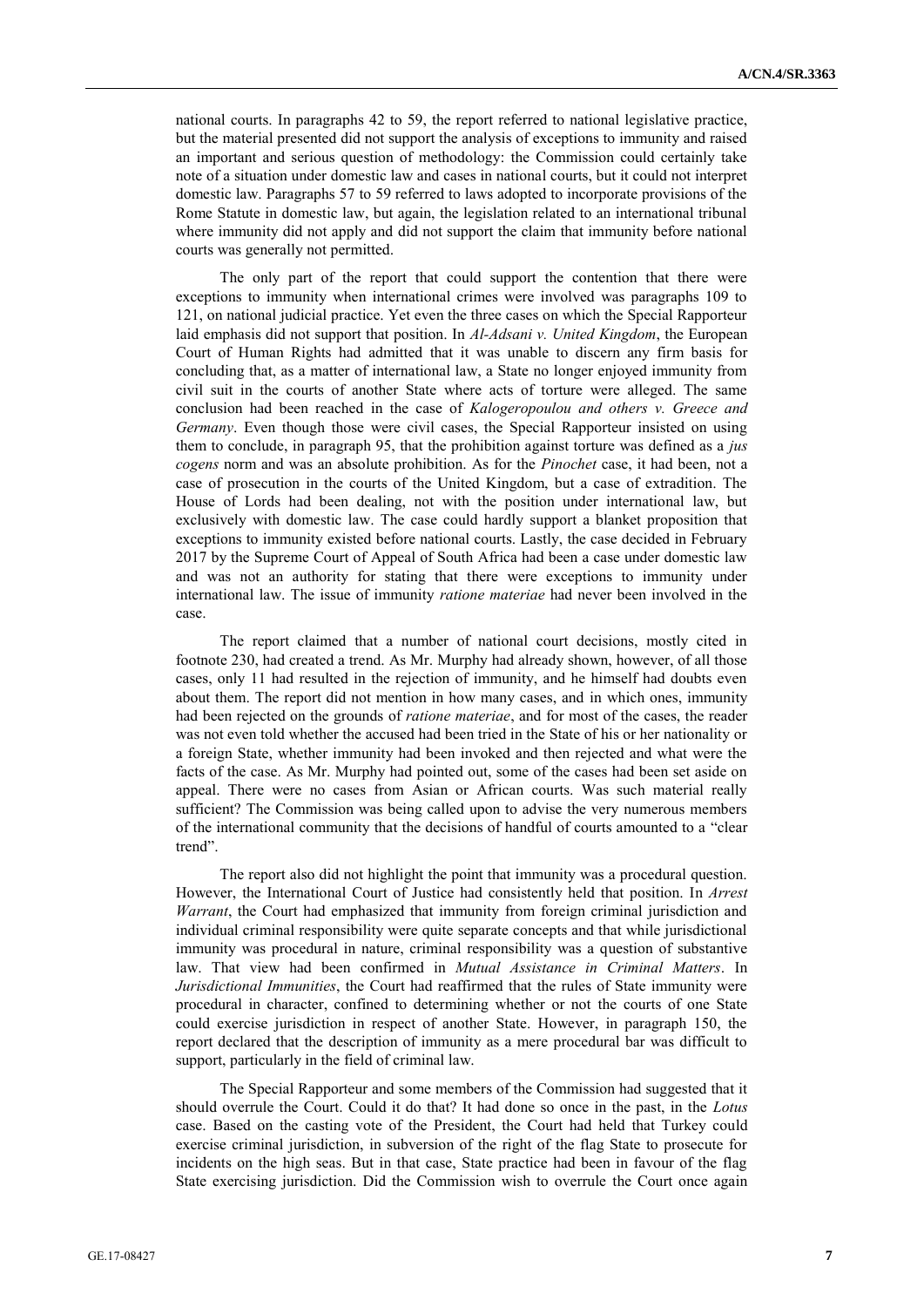and make an exception to the procedural nature of immunity, based on the practice of a few domestic courts?

There were policy reasons that made immunity procedural. What if the trial proceeded and it was then found that a State official who had been tried in another State was not guilty? What happened to the liberty of such a person in the meanwhile? Were there any assurances that the trial in a foreign country would be fair? What if the proceedings were sham? It would be too late if those answers were arrived at after the trial had been completed. At the jurisdictional stage, at best, an indicative or *prima facie* determination could be made, but in order for the trial to be fair, the preliminary conclusion must not dictate the final conclusion, which had to be based on an independent analysis of the merits of the case. There could be no presumption of a breach of *jus cogens* while there was still no final determination of violation of a *jus cogens* norm. Under such circumstances, he would be unwilling to support a proposal to overrule the *jurisprudence constante* of the International Court of Justice and thought the Commission should consider what would be the consequences if it set out upon such a course.

He was not sure if the distinction between *acta jure imperii* and *acta jure gestionis* was relevant to the discussion on immunity of State officials from foreign criminal jurisdiction. The concept had been developed in a different context altogether to distinguish commercial actions of the State from sovereign actions. Thus, the property of a Government-owned company could be pursued in execution of a court decision but the property where an embassy was located could not. The basis for that exception to immunity was the hypothesis that once a State entered into a contract, it waived its immunity from the commercial consequences of its actions. He was unable to understand how such a framework could be applied to individual criminal acts. In the case of *acta jure gestionis*, the act was that of the State, not of an individual. To claim otherwise would be to implicitly agree that even criminal acts were acts of the State and not of the individual, which would undermine the *ratione materiae* argument. In fact, the Austrian Supreme Court had held in the 1964 *Prince of X Road Accident* case that acts considered to be *acta jure gestionis* were covered by immunity. Moreover, not all States applied the distinction. For example, in its judgment of 8 June 2011 in the case of *Democratic Republic of the Congo and others v. FG Hemisphere Associates LLC*, the Court of Final Appeal of the Hong Kong Special Administrative Region had not recognized that distinction, on the grounds that after the resumption of sovereignty by China, all Hong Kong laws had to be aligned with those of China, and so absolute immunity had to be recognized even in civil proceedings.

Turning his attention to whether there were adequate policy reasons to undo and overrule the work of the Commission and the International Court of Justice in the area of immunity, he wished to point out that, in private international law, the doctrine *of forum non conveniens* was invoked by municipal courts to decline jurisdiction even when they had jurisdiction. The philosophy behind the *forum non conveniens* rule was that, even if a foreign court had jurisdiction, it might not be in a position to conduct an efficient trial. For instance, it could be difficult to procure evidence; most witnesses were likely to be unavailable; no site visits would be possible; and the rules of criminal procedure would be different. Moreover, in criminal trials the threshold of proof was normally higher, because the goal was a fair trial, not a conviction. But the facts in cases of international crimes were often complex, and a foreign court would naturally face problems in accessing crucial documentary and witness evidence. If trials were started and conducted in haste, there was a greater chance of acquittal for lack of evidence, defeating the very purpose of the prosecution.

In the *Arrest Warrant* case cited in paragraph 61 of the report, the majority view had been that immunity did not amount to impunity and that an official could be tried either in the home State, before an international tribunal or in a foreign State, if immunity was waived. While some might feel those options were inadequate, they did ensure prosecution without compromising the stability of international relations. A number of recent examples could be cited: the removal of Hissène Habré's immunity by his own people to prevent Senegal from shielding him; the prosecution of Saddam Hussein by his own people; the prosecution by people of Bangladesh of those who had committed war crimes and genocide during the conflict in Pakistan; the prosecution by the people of Cambodia of offenders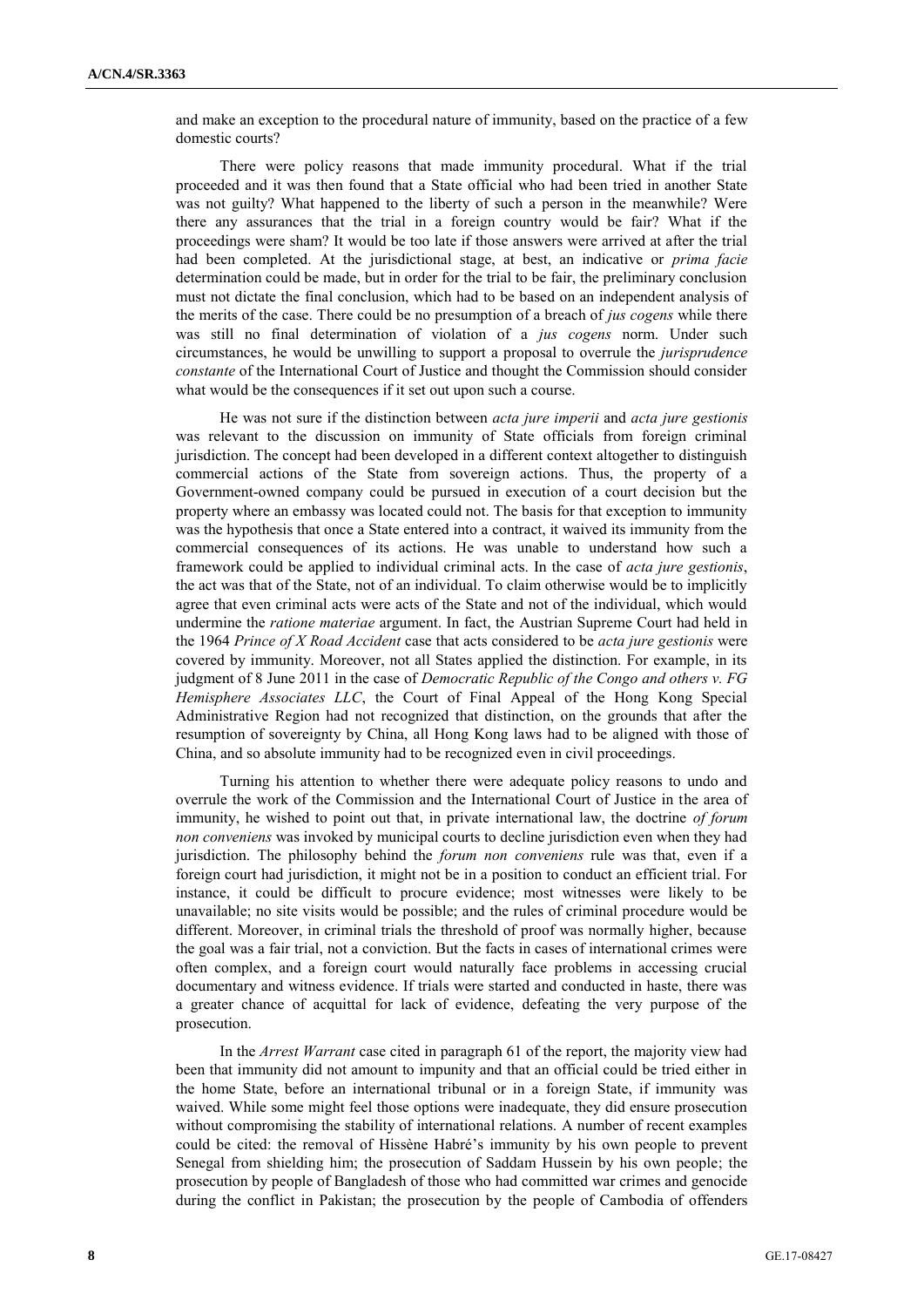with the assistance of the United Nations. The work of the International Tribunal for the former Yugoslavia and the International Criminal Tribunal for Rwanda offered further examples. There was thus no reason to deprive people of the chance to prosecute offenders themselves. Where that was not possible, an international tribunal could be created. By allowing a foreign court, which was unaware of the history, background, social construct and sensitivities of a jurisdiction, to try such cases, there was a greater likelihood of fostering animosity between States than of fighting impunity. Moreover, most such prosecutions were unlikely to lead to convictions, but would pose a risk to international relations. In 2006, French courts had initiated proceedings against Rwandan officials, with the result that diplomatic ties had been cut off until November 2009. Also in 2006, Spanish courts had initiated proceedings against Chinese officials for genocide, and again the result had been strained relations.

He agreed with the Special Rapporteur that impunity had to be fought, but he was not sure that draft article 7 was the correct way to go about doing that, for legal as well as policy reasons. He therefore could not support referring the draft article to the Drafting Committee.

**Mr. Laraba** said that the Special Rapporteur was to be commended on her efforts to produce an objective, impartial and balanced report on a topic that was particularly complex and sensitive. It was not certain, however, that she had achieved her objective. Many of the legal aspects covered in the report were the subject of differences of opinion and debates that sometimes went beyond the legal sphere. The most striking characteristic of the report was the gap between its content, especially in chapters II and IV, and the content of draft article 7. The Special Rapporteur had considered many aspects from both sides of the doctrinal debate on exceptions and limitations to the rules on the immunity of State officials from foreign criminal jurisdiction, and had reached the conclusion that such exceptions and limitations did exist, while acknowledging that not everyone shared her view. Unfortunately, she had failed to produce decisive arguments to provide a legal basis for her conclusion. Overall, her fifth report was characterized by a sort of judicial voluntarism that led her to minimize the legal aspects that ran counter to the conclusions she wished to reach.

Chapter II of the report dealt with treaty practice and legislative practice. Regarding national legislative practice, the Special Rapporteur stated in paragraph 42 that immunity of the State or of its officials from jurisdiction was "not explicitly regulated in most States" and that the response to immunity had been "left to the courts", underlining the importance she attached to case law in her approach to the topic.

Regarding the judicial practice of the international criminal tribunals, he said that with her insistence on the separate joint opinion of Judges Higgins, Kooijmans and Buergenthal and the dissenting opinions of Judge Al-Khasawneh and Judge *ad hoc* Van den Wyngaert in the *Arrest Warrant* case heard by the International Court of Justice, the Special Rapporteur attempted to minimize the importance of the judgment. Systematic references to the separate joint opinion made it easy to forget that it was not actually a dissenting opinion, and that the judgment itself had been approved by a majority. Moreover, it was no isolated ruling. Subsequent decisions, such as the Court's judgment in *Jurisdictional Immunities of the State*, had also rejected the idea that there were exceptions to the rule of immunity.

In paragraph 95, on developments in the judicial practice of the European Court of Human Rights, the Special Rapporteur wrote that it did not seem possible to conclude that the Court's judgments constituted a sufficient basis for confirming that the immunity of State officials from foreign criminal jurisdiction was of an absolute nature, or that there were no exceptions to such immunity. In his own view, however, it was instructive to consider the Court's judgment in *Jones and others v. United Kingdom*, which had confirmed the broad applicability of the immunity of State officials. It was also worth noting that the judgment in that case had been less vigorously contested than the judgment in *Al-Adsani v. United Kingdom*.

Difficulties also arose with regard to the Special Rapporteur's analysis of national judicial practice: the importance the Special Rapporteur attached to its role was reflected in paragraph 187, in which it was stated that even though the decisions of the International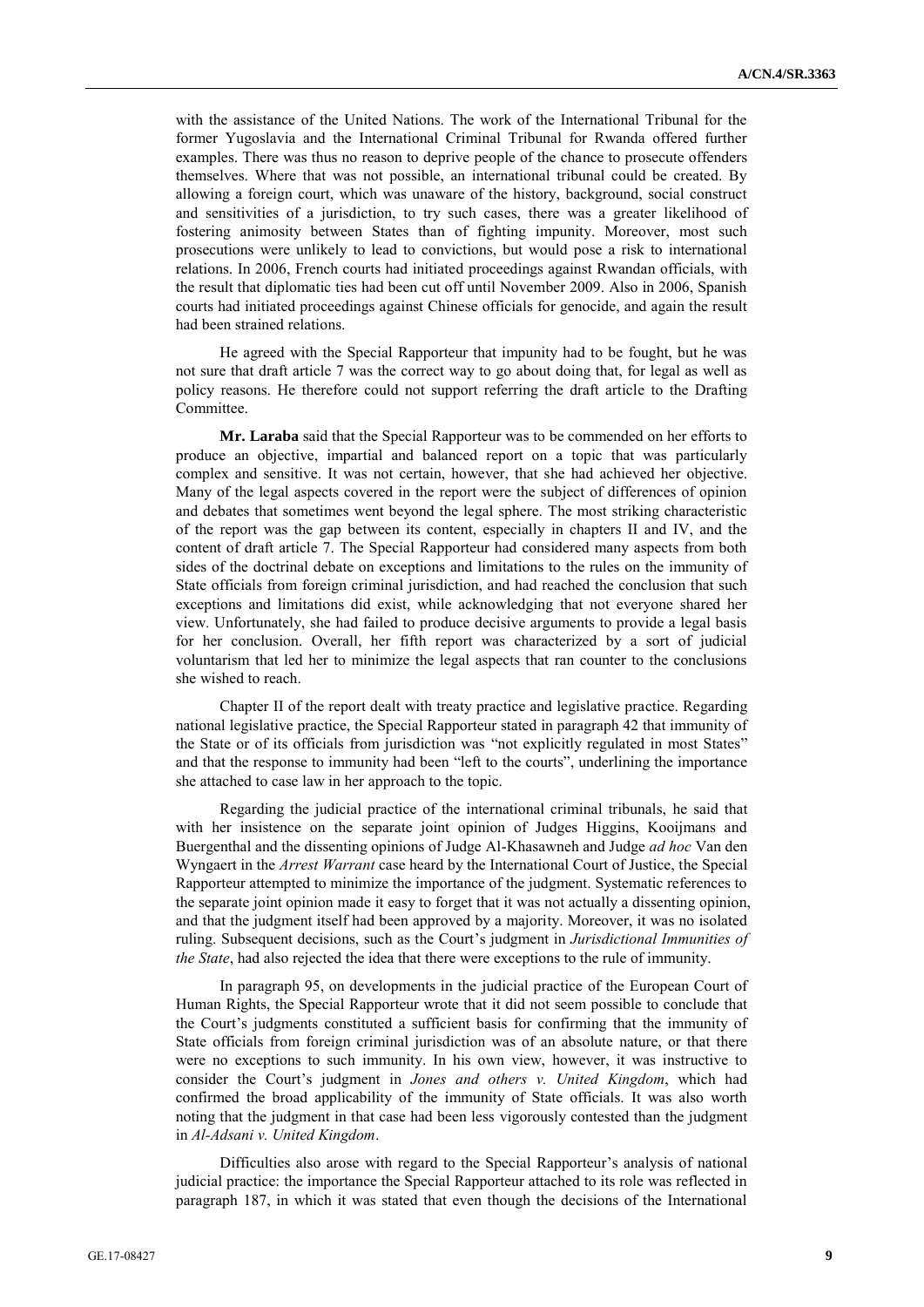Court of Justice and the European Court of Human Rights were of great importance, they would "never be able to replace national courts in the process of formation of custom." According to the Special Rapporteur, therefore, the study of national judicial practice was decisive in determining whether there were exceptions to the rule of immunity of State officials. The Special Rapporteur's decision to rely on national judicial practice to reach the desired conclusions could also be seen in paragraphs 109 to 122 and 179, 183 and 187, among others. In paragraph 179, she stated that the practice of domestic courts, "although varied, … reveals a clear trend towards considering the commission of international crimes as a bar to the application of the immunity of State officials from foreign criminal jurisdiction". That raised the question of how to reconcile variability and clarity. Paragraph 184 (a) was ambiguous, stating that "despite the diversity of positions taken by national courts in the cases analysed supra, it is possible to identify a trend in favour of exception". Again, the question was how to reconcile such diversity with the balance tipping in favour of the exceptions. Given the importance attached to the decisions of national courts — "an irrevocable element in ascertaining what a given State considers to be international law", according to paragraph 184 — greater attention should have been paid to the variability and diversity of national court decisions that the Special Rapporteur herself had identified. Instead, she had proposed a draft article that did not fully reflect the true situation.

If draft article 7 was to be sent to the Drafting Committee, it was important to clearly identify what the objective was, as other members had already noted. Did the Commission wish to approach the topic from the perspective of *lex lata* or *lex ferenda*, or perhaps both? As things stood, he could not support draft article 7, but he was open to solutions that might be identified in a more in-depth debate and was confident that the Special Rapporteur would be able to put forward more balanced proposals that would generate a consensus.

**Mr. Peter** said that he generally agreed with the Special Rapporteur's treatment of exceptions and limitations to immunity. By and large, he was not in favour of immunities, as they placed certain categories of persons above the law and allowed criminals to escape punishment simply because of their positions. In his view, the bottom line was that everybody — without exception — should have to answer for his or her actions in court. That was the essence of the rule of law and equality before the law. That was also the essence of article 27 of the Rome Statute of the International Criminal Court, which provided that the Statute should apply equally to all persons without any distinction based on official capacity and that immunities or special procedural rules which might attach to the official capacity of a person should not bar the Court from exercising its jurisdiction over such a person. The Statute had been ratified by 124 States — almost two-thirds of all Member States of the United Nations. However, the remaining States that were not parties to the Statute, or that had ratified it but had subsequently withdrawn, obviously did not support its objectives. From a democratic perspective, it was the Rome Statute that should set the standard, not an obscure tradition or custom whose evolution, establishment and acceptance was questionable.

Draft article 7 (1), which was presented as an exception to the general rule of immunity, was consistent with the letter and spirit of the Rome Statute, clearly identifying the types of crimes in respect of which immunity did not apply. Three of the crimes fell squarely under article 5 of the Statute, but the Special Rapporteur had also added torture and enforced disappearance, corruption-related crimes and crimes that caused harm to persons, including death and serious injury, or to property. Torture, enforced disappearance and crimes that caused harm to persons or to property were close to the core crimes under the Rome Statute and could thus easily be accommodated. However, it might be difficult to justify the inclusion of corruption-related crimes, particularly since many such crimes, like petty corruption, would not necessarily be classified as serious. The reference should have been to grand corruption, which more fully corresponded to the core crimes under the Rome Statute.

The fact that article 7 (2) provided that those who enjoyed immunity *ratione personae* during their term of office had total immunity even if they committed all the crimes enumerated in draft article 7 (1) was problematic in two regards. First, persons holding high office were in a position to influence the level of immunity they themselves enjoyed and could thus create a safety net for themselves once they took office and